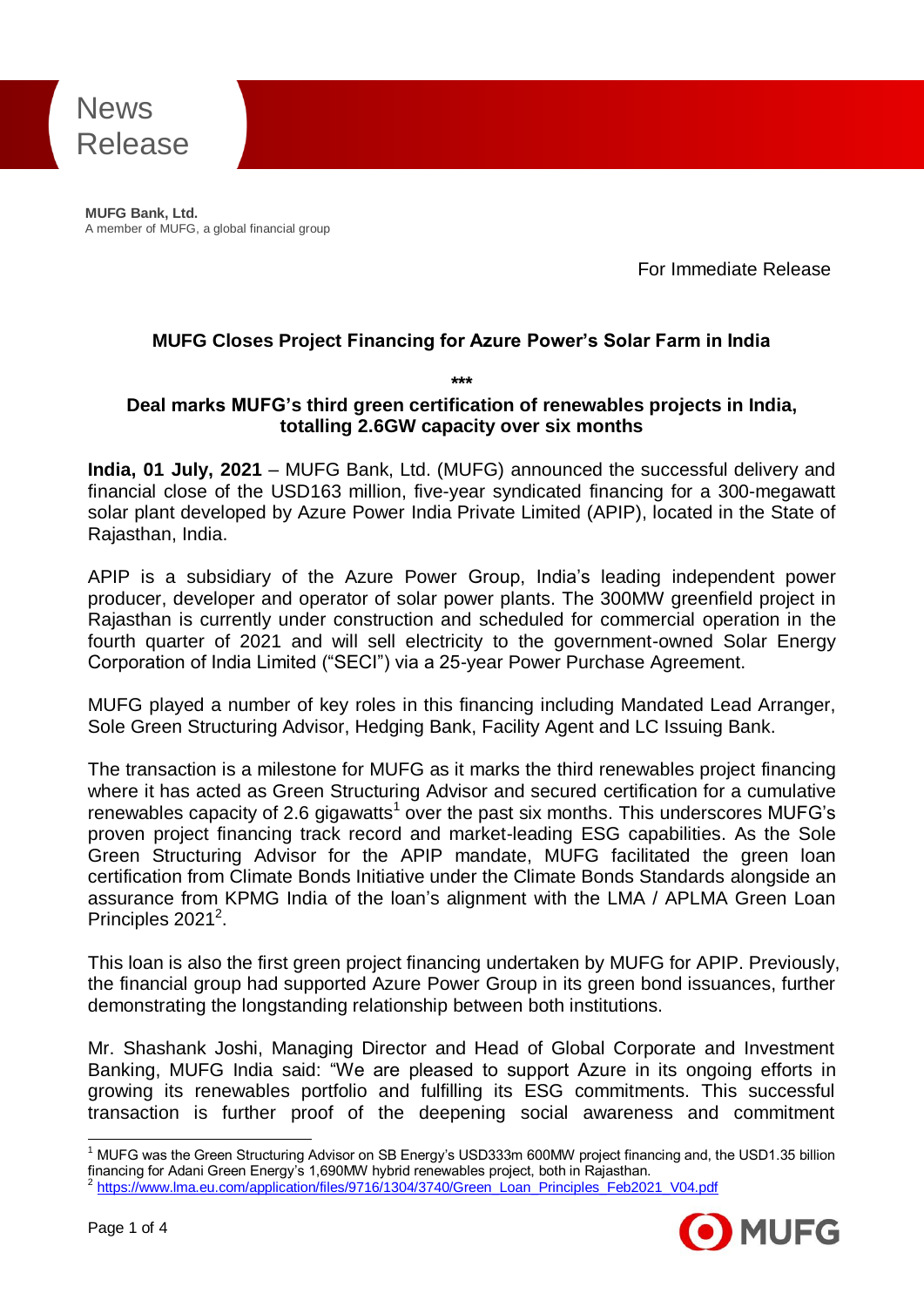

permeating India Inc., and we will continue to play a significant role in supporting Indian corporates as they transition towards a more sustainable future."

Mr. Colin Chen, Managing Director and Head of ESG Finance for Asia Pacific, MUFG Bank said: "We would like to extend warm congratulations to Azure for its inaugural greencertified project financing. Having played leadership roles in a string of renewable project financings in India, we are even more convinced of the exciting prospects in the country's renewables sector while being humbled in equal measure by the growing regard and trust our Indian clients place in us. We look forward to further harnessing our project financing and ESG expertise in support of India's sustainability aspirations."

**- END -**

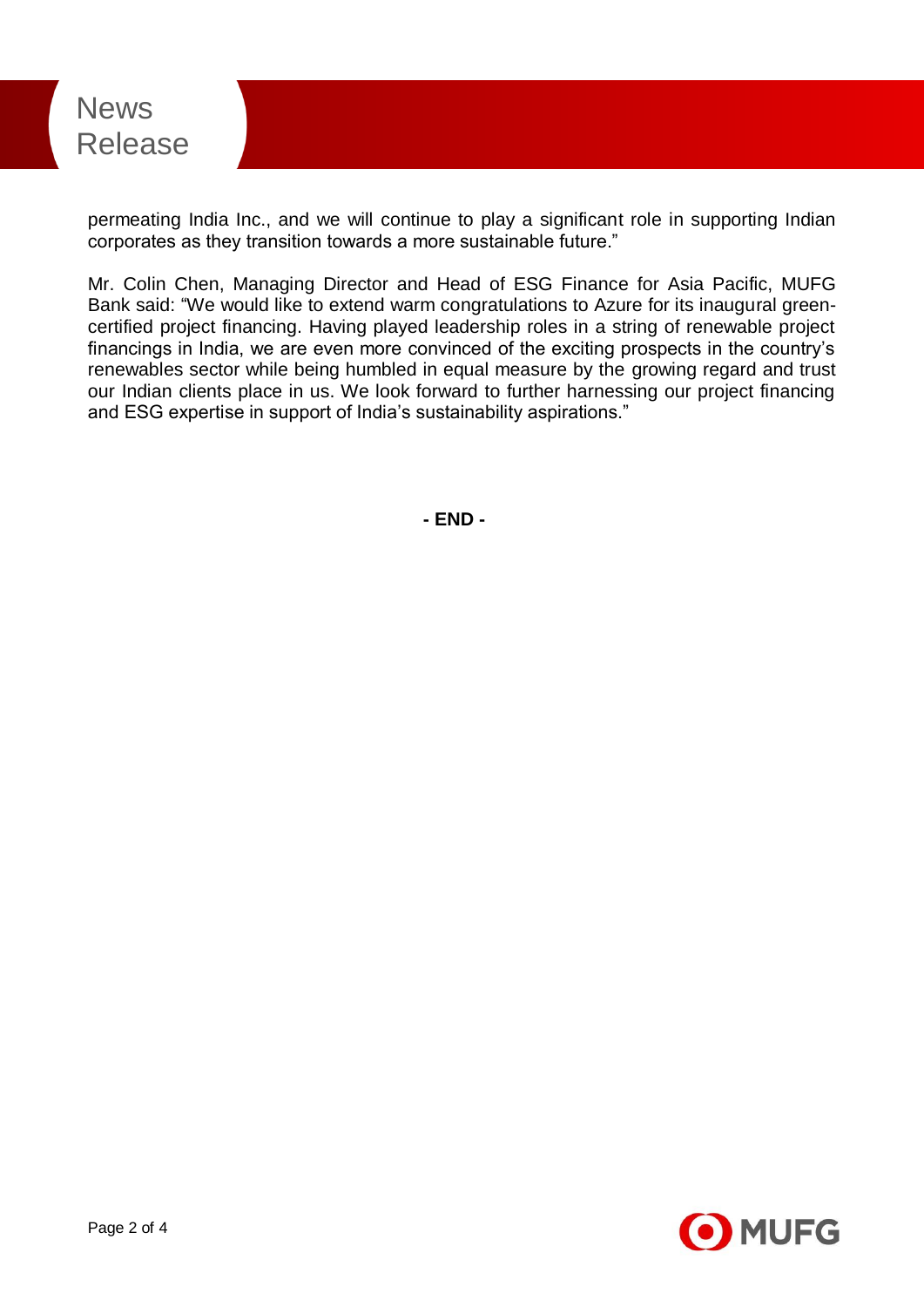# News Release

# **About MUFG**

Mitsubishi UFJ Financial Group, Inc. (MUFG) is one of the world's leading financial groups. Headquartered in Tokyo and with over 360 years of history, MUFG has a global network with around 2,500 locations in more than 50 markets. The Group has over 180,000 employees and offers services including commercial banking, trust banking, securities, credit cards, consumer finance, asset management, and leasing.

The Group aims to "be the world's most trusted financial group" through close collaboration among our operating companies and flexibly respond to all of the financial needs of our customers, serving society, and fostering shared and sustainable growth for a better world. MUFG's shares trade on the Tokyo, Nagoya, and New York stock exchanges.

MUFG Bank, Ltd. is Japan's premier bank, with a global network spanning more than 50 markets. Outside of Japan, the bank offers an extensive scope of commercial and investment banking products and services to businesses, governments and individuals worldwide.

In Asia, MUFG has a presence across 20 markets – Australia, Bangladesh, Cambodia, China, Hong Kong, Indonesia, India, South Korea, Laos, Malaysia, Mongolia, Myanmar, New Zealand, Pakistan, Philippines, Singapore, Sri Lanka, Taiwan, Thailand and Vietnam.

It has also formed strategic partnerships with some of the most prominent banks in Southeast Asia, further augmenting its unrivalled network across the region – VietinBank in Vietnam, Krungsri in Thailand, Security Bank in the Philippines and Bank Danamon in Indonesia.

# **MUFG's Commitment to ESG Finance Projects**

As part of MUFG's ongoing mission towards partnering our clients and the community to achieve sustainable growth, it has committed a total sum of JPY35 trillion into sustainability-related financing by 2030. In May, MUFG also announced its commitment to achieve net-zero emissions in its finance portfolio by 2050 and its own operations by 2030.

MUFG is also a global leader in renewable generation projects and has also been ranked top lead arranger in Bloomberg's league tables for clean energy financing for six of the past eight years. In Asia Pacific outside Japan, MUFG has facilitated milestones such as Taiwan's Changfang and Xidao offshore wind farm, the largest project financing of its kind in Asia Pacific, the first green certification of a project loan in India for Softbank's solar park in Rajasthan as well as the world's first ESG-linked US private placement for Sydney Airport.